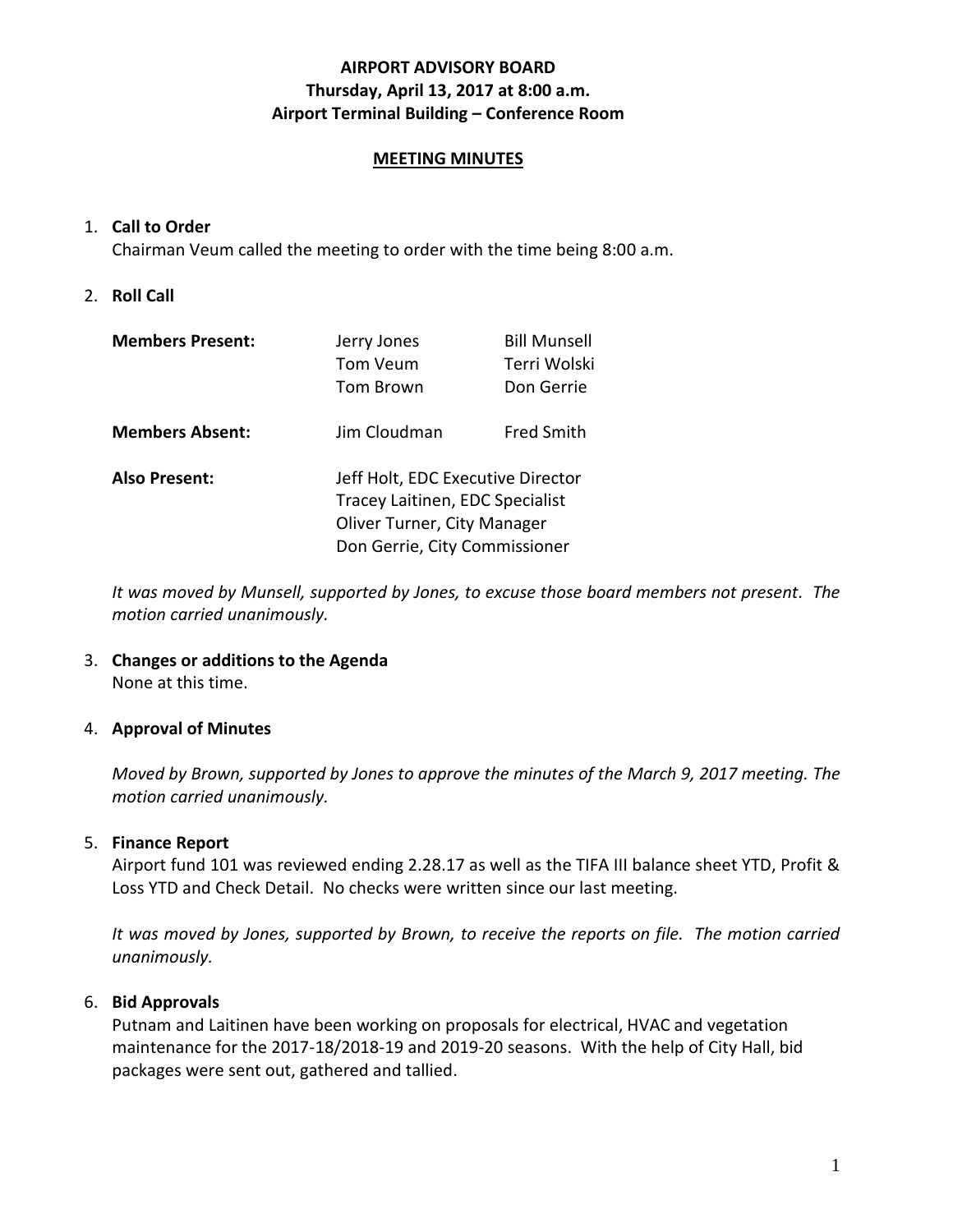

City of Sault Ste. Marie, Michigan City Clerk's Office **Bid List** 

Project: Airport Vegetation<br>Project Number: B-15-17<br>Bid Opening (Time/Date): 4PM, Thursday, March 30, 2017

| Company/Address                                                                           | Phone No.<br>Fax No.         | <b>Proposal Price</b> |
|-------------------------------------------------------------------------------------------|------------------------------|-----------------------|
| Matheny Lawn Service<br>3724 W 5 Mile Rd<br>Sault Ste. Marie, MI 49783                    | 906-632-0874                 |                       |
| Best Maintenance & Lawn Care<br>730 E 3 Mile Road<br>Sault Ste. Marie, MI 49783           | 906-635-4254<br>rie C        |                       |
| K-WOZ Landscaping<br>3290 E 9 Mile Rd<br>Sault Ste. Marie, MI 49783                       | 906-632-1041                 |                       |
| <b>A&amp;M Vegetation Pest Control</b><br>425 E. Spruce St.<br>Sault Ste. Marie, MI 49783 | 906-635-3083<br>906-748-0577 | \$4,050.00            |
|                                                                                           |                              |                       |
|                                                                                           |                              |                       |



City of Sault Ste. Marie, Michigan City Clerk's Office **Bid List** 

Project: Airport Electrical Services er: B-13-17 **Project Numb** Bid Opening (Time/Date): 4PM, Thursday, March 30, 2017

| Company/Address                                                      | Phone No.<br>Fax No.              | <b>Proposal Price</b>                                                                                                                        |
|----------------------------------------------------------------------|-----------------------------------|----------------------------------------------------------------------------------------------------------------------------------------------|
|                                                                      |                                   | Labor rate per hour:<br>Regular time - \$85<br>Overtime - \$120<br>Double time - \$150<br>Equipment Rate per hour:<br>Truck and Tools - \$25 |
|                                                                      | m                                 |                                                                                                                                              |
|                                                                      |                                   | Hourly Rate - \$72.45                                                                                                                        |
| <b>Roy Electric</b><br>2901 Ashmun St.<br>Sault Ste. Marie, MI 49783 | Phone No: 906-632-8878<br>Fax No: | Hourly Rate:<br>Licensed Electricial \$60<br>on Call - \$85                                                                                  |



City of Sault Ste. Marie, Michigan City Clerk's Office **Bid List** 

**Project: Airport HVAC** Project Number: B-14-17

Bid Opening (Time/Date): 4PM, Thursday, March 30, 2017

| Company/Address                                                                           | Phone No.<br>Fax No. | <b>Proposal Price</b> |
|-------------------------------------------------------------------------------------------|----------------------|-----------------------|
| Albert Heating & Cooling, Inc.<br>3147 S M-129<br>Sault Ste. Marie, MI 49783              | 906-632-6900         | \$1,298.00            |
| Baril Plumbing Heating & Cooling<br>2759 Ashmun St.<br>Sault Ste. Marie, MI 49783         |                      |                       |
| Berger & King, Inc.<br>1912 Ludington St<br>Escanaba, MI 49829                            | 906-553-4813         |                       |
| Don Earl Heating & Air Conditioning<br>760 W. Spruce Street<br>Sault Ste. Marie, MI 49783 |                      |                       |
| Indoor Air Care<br>5639 S Scenic Drive<br>Sault Ste. Marie, MI 49783                      |                      |                       |

Discussion was had about the current service providers and the Airport staff's satisfaction of services to date. With outreach, it was disappointing that not many companies turned in bids.

*It was moved by Jones, supported by Wolski, to award the electrical contract for the next 3 years to low bidder Roy Electric. The motion carried unanimously.*

*It was moved by Jones, supported by Munsell, to award the HVAC contract for the next 3 years to the sole bidder Albert Heating & Cooling. The motion carried unanimously.*

*It was moved by Jones, supported by Brown, to award the Vegetation contract for the next 3 years to the sole bidder A&M Vegetation Pest Control. The motion carried unanimously.*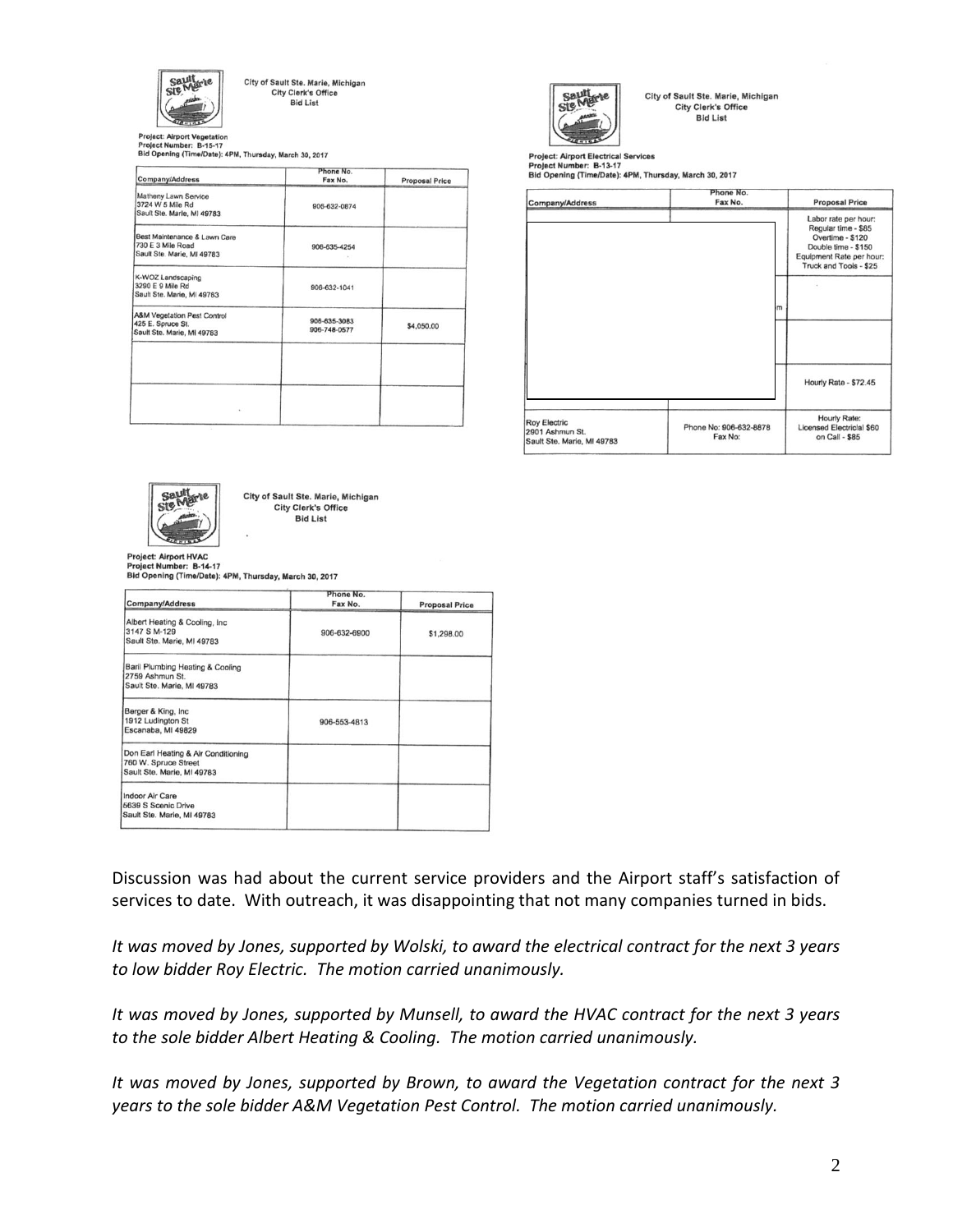# 7. **Report of activities**

Putnam was ill but Brown reported on March activity. Traffic is up almost double from last month, but down from this time one year ago. Student pilots have started lessons. Brown noted that there was a recent U of M medical flight.

# 8. **Old Business.**

# **a. Bylaw Clarification**

After voting on the Airport Advisory Board bylaws at our March meeting, City Attorney Cannello caught several errors and requested a new vote. Laitinen noted that the only change was to paragraph 1.1:

#### 1. AUTHORITY/PURPOSE (voted 3.9.17)

1.1. The Sault Ste. Marie Airport Authority is created pursuant to PA 206 of 1957, providing for the creation of community airport boards and prescribing their powers and duties; adopted by the City Commission of the City of Sault Ste. Marie on January 21, 1991, creating an Airport Advisory Board for the City of Sault Ste. Marie.

#### 1. AUTHORITY/PURPOSE (*proposed 4.13.17*)

1.1. The Sault Ste. Marie Airport advisory Board is created by resolution adopted by the City Commission of the City of Sault Ste. Marie on January 21, 1991, creating an Airport Advisory Board for the City of Sault Ste. Marie.

*It was moved by Jones, supported by Wolski, to accept the amended bylaws as presented. The motion carried unanimously.*

Additional historical information was included in the meeting packet regarding the powers of the Airport Authority.

# **b. Lighting Improvements**

Laitinen and Putnam completed walk-throughs with several companies. The City Clerk is putting the final packet together this week for award at our May  $11<sup>th</sup>$  meeting.

# **c. Runway overlay project**

Holt reported on the preconstruction meeting to be held at the terminal on April 19<sup>th</sup> from 11am to Noon. MDOT AERO and QoE have set a May 5<sup>th</sup> bid letting.

# **d. 350th City Celebration**

The Short Wing Piper meeting that was scheduled to occur today from 9-10am at the terminal has been cancelled. Mr. Gary Butler, the SWP coordinator, was in the Sault last week and met with Brown and Laitinen regarding the June 2018 conference which has lots of moving pieces noting 80 attendees (40 hotel rooms). Mr. Butler is looking for a proposal to present in June 2017 to decide on either Gaylord or Sault Ste. Marie. Laitinen will work with Mary Jo of Sault Events and Linda of the CVB to put this together for Engineer's Week 2018.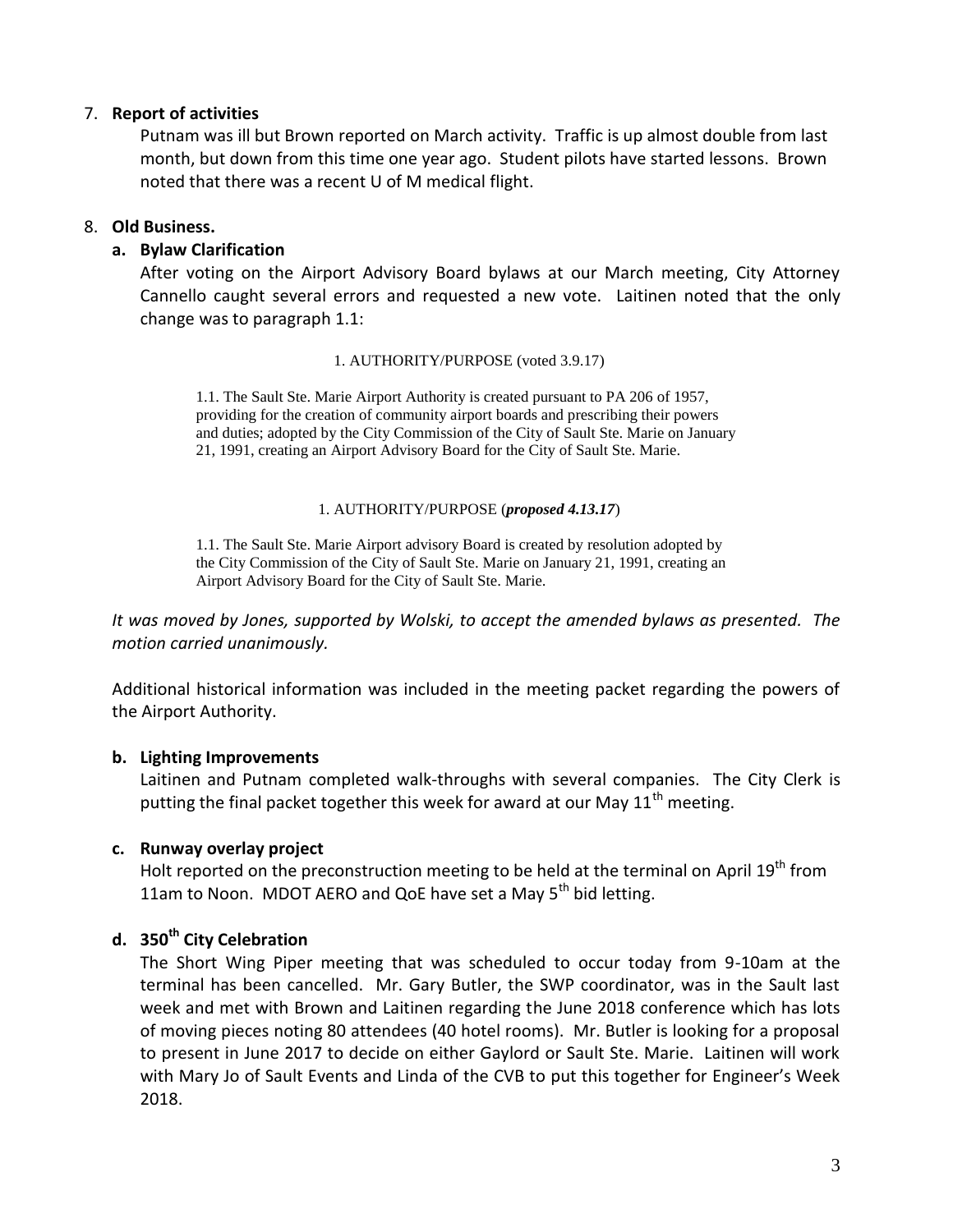## **e. Aero-med update**

Holt reported that he has had multiple phone conversations with this company regarding their plans to locate at Sanderson Field. So far no design plans have been received regarding the hangar or mobile facility. Equipment has been arriving and is being stored in the open hangar. Brown noted that their mechanic said they aren't bringing the helicopter here yet. Holt noted that they will be using the shared space until October. Many are concerned about the coordination of this project. Turner noted that for profit entities are taxed. Holt commented that City Planning has also been assisting with the progress. Turner inquired on if they would be leasing or purchasing the property and what discussions had taken place. Veum noted that a 30'x30' hangar is very small but a more likely size would be 60'x60'. Holt will ensure that all stakeholders are updated after the Friday conference call. Gerrie supported the idea that no city funds are used on this endeavor. Brown inquired on how the project in Escanaba was handled. Gerrie inquired on the monthly rent amount. Brown noted that there currently was no lease agreement signed. Turner noted that there is a due process and that it isn't the City's intent to slow the project down.

## 9. **New Business**

None at this time.

## 10**. Status Reports**

TIFA III minutes from 3.14.17/ERA summary from 3.13.17/EDC minutes from 3.14.17

## **11. Other Matters**

Munsell inquired about the new Arbic project and if the location was known. Turner discussed a past discussion of apartments East of the DPW building, but that Arbic decided to wait due to the return. Discussion continued of Mr. Arbic's cabinet business on Drummond Island and the potential to move it to the Sault.

Munsell asked for feedback on the federal budget in which Brown replied that they did not yet know the fate of airport funding, but that there was discussion of privatizing air traffic control. Veum noted that this is what Ontario did and it is now very expensive to fly in and out of their airports as the rates increased. Gerrie noted he recently stayed in Toronto and jets left every 90 seconds, 24 hour a day. Holt offered that challenge is the subsidy that the Kincheloe (CIU) airport receives and that smaller airports are not highly impacted. Gerrie inquired about the impact of cuts and how that may affect our support from MDOT AERO with capital projects in the future.

# 12. **Informational Reports**

Gerrie reported on the last two City Commission (CC) meetings. There has been more discussion on the WODA housing project in Maloney's Alley. The CC passed a PILOT – Payment in Lieu of Taxes and now WODA is working on their MSHDA submission. Munsell inquired about the project to which Gerrie explained more about the number of units, retail space and parking noting that the site plan has been approved. The City is not financing this project. Veum inquired if this was something that could go to a ballot vote. Gerrie did think that there was one individual gathering signatures at this time. WODA is working on scheduling a